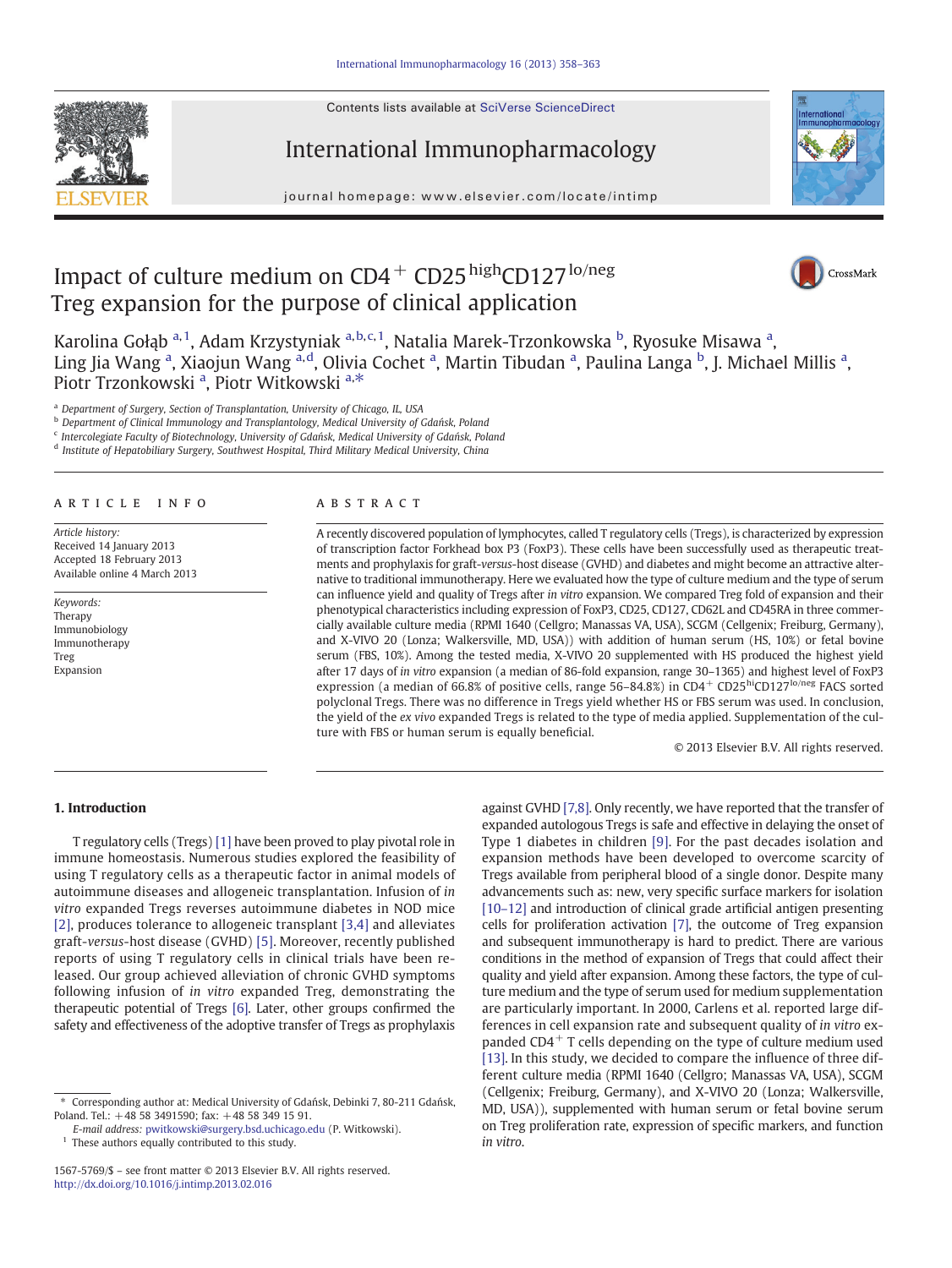# 2. Materials and methods

#### 2.1. Materials

Three culture media were used in this study: SCGM (Cellgenix, Germany), X-VIVO 20 (Lonza, USA), and RPMI 1640 (Cellgro, USA) supplemented with 2 mM L-glutamine (PAA; Dartmouth, MA, USA) and 50 U/ml of penicillin/streptomycin (Life Technologies; Grand Island, NY, USA). These media were supplemented with either 10% AB heat inactivated human serum (HS) (LifeSource; Chicago, IL, USA) or 10% fetal bovine serum (FBS) (Life Technologies; Grand Island, NY, USA). Heat inactivated HS was prepared from 3 units of AB human plasma (LifeSource, USA) derived from 3 different donors and stored in 50 ml conical tubes in −80 °C. IL-2 (interleukin 2) or aldesleukin was purchased from Novartis (New York, NY, USA). Stock solution of  $1 \times 10^6$  IU/ml of IL-2 was prepared in sterile water for injection, and aliquots were stored in  $-80$  °C and de-frozen before use.

# 2.2.  $CD4^+$  cell isolation and overnight culture

Peripheral blood mononuclear cells (PBMCs) were isolated via a Biocoll density gradient (1.077 g/ml; AG Biochrom; Berlin, Germany), from buffy coats obtained from healthy donors ( $n = 7$ ) (LifeSource, Chicago, IL, USA). Isolated PBMCs were washed twice with phosphate buffered saline (PBS, Life Technologies; Grand Island, NY, USA) and counted on hemocytometer after staining with 0.4% trypan blue (Sigma Aldrich; St. Louis, MO, USA) to exclude non-viable cells. CD4<sup>+</sup> cells were then isolated from 600  $\times$  10<sup>6</sup> of PBMCs using Human CD4<sup>+</sup> T Cell Enrichment Kit (Stem Cell Technologies; Vancouver, BC, Canada) according to the manufacturer's directions.

#### 2.3. Treg sorting

 $CD4^+$  cells were counted and stained with antibodies for sorting. The fluorochrome-conjugated antibodies used for sorting were as follows: anti-CD4-allophycocyanin (APC) (IgG<sup>1</sup> clone RPA-T4), anti-CD25fluorescein isothiocyanate (FITC) (IgG<sup>1</sup> clone M-A251), anti-CD127phycoerythrin (PE) ( $\text{IgG}^1$  clone hIL-7R-M21), and anti-CD3-Pacific Blue ( $\text{IgG}^1$  clone UCHT1). Additionally, anti-CD8-peridinin-chlorophyllprotein (PerCP) ( $\lg G^1$  clone SK1), anti-CD16-PerCP ( $\lg G^1$  clone 3G8), and anti-CD19-PerCP ( $IgG<sup>1</sup>$  clone 4G7) antibodies were used for staining T, NK, and B cells to exclude them from sorted populations as the "dump channel". BD Bioscience (San Jose, CA, USA) was the supplier of all the antibodies. The gating strategy used was as follows: FSC-A vs SSC-A (gate on lymphocytes)  $\rightarrow$  SSC-W vs SSC-H (gate excluding doublets)  $\rightarrow$  FSC-W vs FSC-H (gate excluding doublets)  $\rightarrow$  CD4 vs CD3 (gate on CD4 and CD3 double pos. cells)  $\rightarrow$  CD4 vs 'dump channel' (gate on negative cells)  $\rightarrow$  CD127 vs CD25 (two gates, first set on 2–5% of CD127<sup>low/neg</sup>CD25<sup>high</sup> – Tregs; second set on CD127highCD25low/neg). Cells were then sorted using FACS AriaIII (BD Bioscience, USA) into two populations: Tregs:  $CD4^+$  CD3<sup>+</sup> CD25<sup>high</sup> CD127<sup>lo/−</sup> CD8<sup>−</sup> CD16<sup>−</sup> CD19<sup>−</sup> and T effector cells: CD4<sup>+</sup> CD3<sup>+</sup> CD25<sup>−</sup> CD127high CD8<sup>−</sup> CD16<sup>−</sup> CD19−.

# 2.4. Culture and expansion of Tregs after sorting

For the preparation of isolated cells for the expansion phase, Treg and T effector cells were divided into equal portions and re-suspended in appropriate media. Six culture media variants were used: X-VIVO 20 HS, X-VIVO 20 FBS, SCGM HS, SCGM FBS, RPMI 1640 HS, and RPMI 1640 FBS. All cultures were maintained in 1000 IU/ml of IL-2. Cells were cultured on 96-well plates (BD Bioscience, USA) at a concentration of  $2 \times 10^5$  cells/well and stimulated by anti-CD3 and anti-CD28-coated magnetic beads (Life Technologies, USA) at 0.5:1 bead to cell ratio. Cells were cultured for 17 days. On days 5 and 11 cells from each media condition were collected, counted, re-suspended in the same medium as

before, re-stimulated with beads at 0.5:1 bead to cell ratio and re-distributed on sterile 96-well plates.

#### 2.5. Phenotypic analysis of the cells during the culture expansion

On days 8, 11, and 17 Tregs and T effector cells were stained for human FOXP3 using Foxp3 staining buffer set (eBioscience, San Diego, CA, USA) and anti-FoxP3-FITC (IgG<sup>2</sup> clone PCH101) antibody (eBioscience, USA) following the manufacturer's instructions. Additionally on days 1, 11, and 17 staining for CD4, CD3, CD25, CD127, CD45RA, and CD62L was performed. The antibodies used were as follows: anti-CD4-PerCP-Cy5 ( $\text{IgG}^1$  clone SK3) (BD Bioscience, USA), anti-CD25-APC (IgG<sup>1</sup> clone 2A3) (BD Bioscience, USA), anti-CD127-PE (IgG<sup>1</sup> clone hIL-7R-M21) (BD Bioscience, USA), anti-CD3-Pacific Blue (IgG<sup>1</sup> clone UCHT1) (BD Bioscience, USA), anti-CD45RA-PE-Cy7 (IgG<sup>1</sup> clone L48) (BD Bioscience, USA), and anti-CD62L-APC-Cy7 ( $\lg G^1$  clone 3B5) (Life Technologies, USA). The gating strategy used for analysis of FoxP3 expression was as follows: FSC-A vs SSC-A (gate on lymphocytes)  $\rightarrow$  CD4 *vs* CD3 (gate on CD4 and CD3 double pos. cells)  $\rightarrow$  FSC-A vs FoxP3 (gate set on FoxP3 positive population, T effector cells were considered FoxP3 negative population). The gating strategy used for analysis of percentages of CD127<sup>low/neg</sup>CD25<sup>high</sup> was as follows: FSC-A vs SSC-A (gate on lymphocytes)  $\rightarrow$  CD4 vs CD3 (gate on CD4 and CD3 double pos. cells)  $\rightarrow$  CD127 vs CD25 (gate set on CD127low/negCD25high cells). The gating strategy used for analysis of percentages of different subsets of CD45RA, CD62L was as follows: FSC-A vs SSC-A (gate on lymphocytes)  $\rightarrow$  CD4 vs CD3 (gate on CD4 and CD3 double pos. cells)  $\rightarrow$  CD62L vs CD45RA (quad gate). Cytometric measurements were done on FACS Aria III cell sorter (BD Bioscience, USA).

#### 2.6. Suppression test

The suppressive activity of expanded Tregs was assessed in vitro by performing suppression of proliferation assay, as previously described [\[15\].](#page-5-0) Briefly, T effector cells were stained with 5 mM carboxyfluorescein diacetate succinimidyl ester (CFSE; Life Technologies, USA) and plated at a concentration of  $5 \times 10^4$  cells per well on 96-well U-bottom plates in co-cultures with expanded Treg cells in different proportions (Treg:T effector  $-1:1, 1:2, 1:8$ ). Cells were cultured in the presence of anti-CD3, anti-CD28-coated magnetic beads (Life Technologies, USA) at 1:1 bead to cell ratio and IL-2 at concentration of 100 U/ml. As positive and negative control, T effector cells were used cultured with or without beads, respectively. After 4 days of culture, cells from each well were collected and CFSE dye dilution was measured using FACS Aria III (BD Bioscience, USA). The gating strategy used was as follows: FSC-A vs SSC-A (gate on lymphocytes)  $\rightarrow$  CFSE histogram (range gate set on 90% of negative control events and treated as 100% of suppression of proliferation). Suppression of proliferation was calculated with respect to positive and negative controls.

# 2.7. Data analysis

All cytometric data were analyzed using FlowJo software (version 9.3.3, Tree Star, Ashland, OR, USA). All figures and statistical analysis were done using GraphPad Prism (GraphPad Software Inc.; La Jolla, CA, USA). p values lower than 0.05 based on nonparametric Mann– Whitney or Wilcoxon matched pairs test were considered statistically significant.

# 3. Results

#### 3.1. Fold of cell expansion

X-VIVO 20 yielded significantly more efficient cell expansion (median fold expansion 86) than SCGM (median fold expansion 49;  $p < 0.05$ )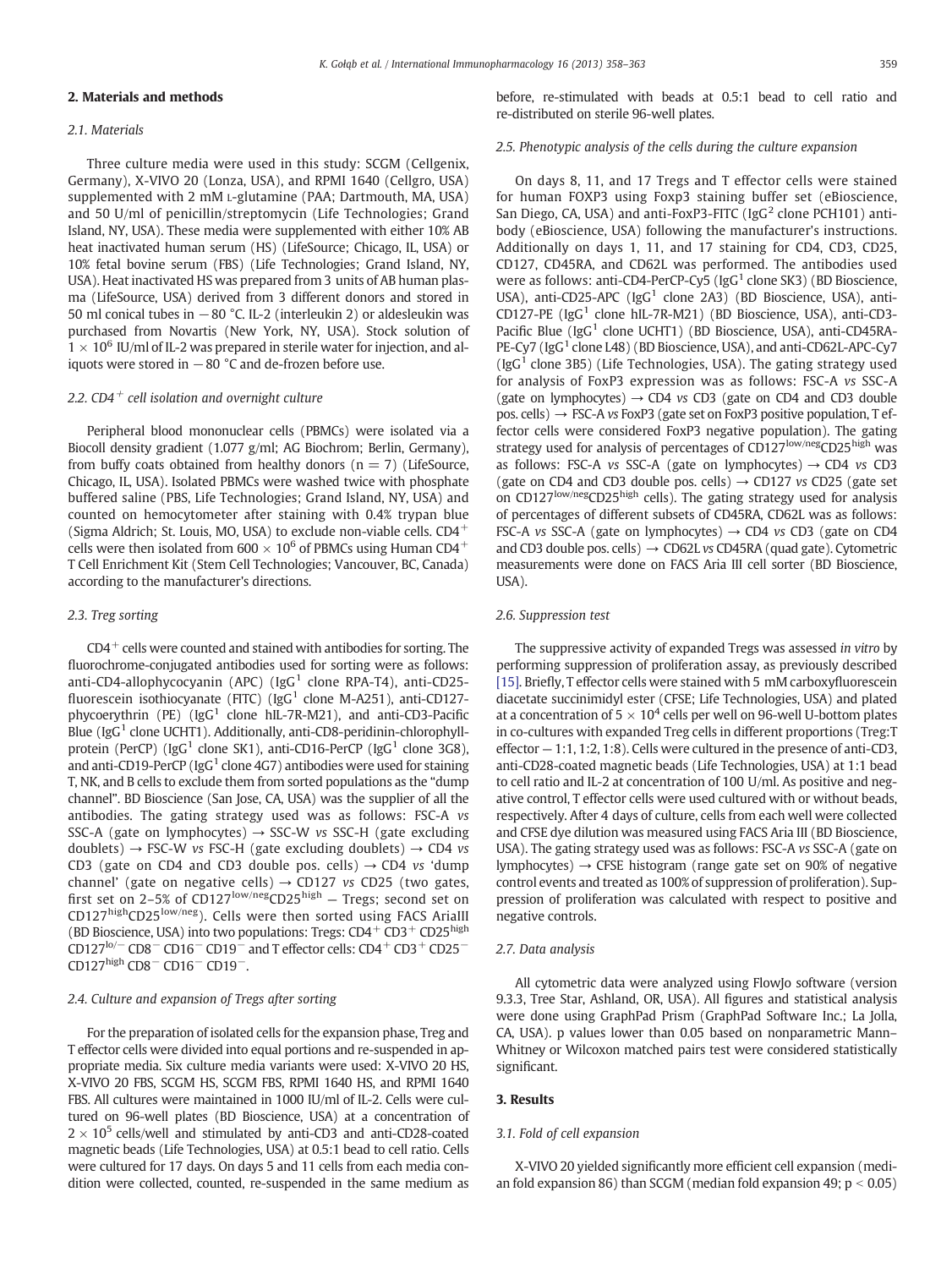

Fig. 1. Fold Treg expansion after 17 days of culture in different medium/serum conditions. Values presented are from 7 independent experiments. Lines represent median fold of cell expansion. p values were calculated based on nonparametric Wilcoxon matched pairs test.



Fig. 2. FoxP3 MFI of Treg cells at days 1, 8, 11, and 17 of expansion. All values are medians with ranges from at least 5 independent experiments. p values were calculated based on a non-parametric Mann–Whitney test.

or RPMI (median fold expansion 45;  $p < 0.05$ ) supplemented with human serum, whereas when cells were cultured in the presence of FBS, X-VIVO 20 (median fold expansion 82) yielded significantly higher when compared to RPMI (median fold expansion 39,  $p > 0.05$ ). There were differences in cell expansion folds at the end of the culture when comparing each medium supplemented with either 10% FBS or HS. However, these differences were not statistically significant (Fig. 1).

#### 3.2. FoxP3 expression

In recent reports on using Tregs in clinical settings, FoxP3 expression was considered to be the most important release criterion [\[6,7\].](#page-4-0) We compared FoxP3 expression level in in vitro expanded Treg cultures on each medium condition during the 17-day expansions. Mean fluorescence intensity (MFI) of FoxP3 FITC in Tregs expanded in this medium/ serum variant was significantly higher at the end of the culture, compared to that in Tregs cultured in RPMI supplemented with HS (Fig. 2). Moreover, X-VIVO 20 supplemented with 10% HS produced the highest mean percentage of FoxP3 positive cells (Fig. 3) at days 11 and 17 among all tested conditions. However, this difference did not reach statistical significance ([Table 1](#page-3-0)). There were no significant differences in the percentage of FoxP3 positive cells or FoxP3 FITC MFI when either serum supplement was used.

#### 3.3. CD25, CD127, CD45RA and CD62L expression

To further compare the quality of expanded cells, we performed immunophenotyping analysis of expanded Tregs. We checked the percentages of cells with high expression of CD25 (alpha chain of IL-2 receptor) and low or lack of expression of CD127 (IL-7 receptor). Following the concept of naïve/effector compartments in the immune system, Tregs were analyzed as proportions of  $CD45RA+CD62L+$  naïve, and CD45RA−CD62L<sup>+</sup> and CD45RA−CD62L<sup>−</sup> effector subsets [\[16,17\]](#page-5-0). Per-centages of CD127<sup>lo/−</sup> CD25<sup>hi</sup> cells ([Fig. 4C](#page-3-0),D) together with proportions of different Treg subsets expressing CD62L and CD45RA were similar among all tested conditions indicating that type of serum as well as type of culture medium did not influence the expression of those markers. Drop in percentages of CD45RA positive cells during culture was observed with all tested culture conditions [\(Fig. 4A](#page-3-0),B), which is in agreement with previously published reports [\[17,18\].](#page-5-0)

# 3.4. Suppression test

Capacity of expanded Tregs to suppress proliferation of  $CD4+CD127+$ CD25<sup>−</sup> T-cells (T effectors) stimulated with anti-CD3/CD28-coated beads was tested. Tregs expanded on all tested medium conditions were able to suppress proliferation of T effector cells in dose dependent manner. Regulatory cells expanded on X-VIVO 20 medium with 10% HS were characterized by the highest mean percentage suppression of proliferation in CFSE-based proliferation suppression assay [\(Fig. 5\)](#page-4-0).



Fig. 3. Sort and post-expansion parameters of FACS-purified CD127<sup>low/−</sup>CD25<sup>high</sup> Tregs. (A) Magnetically isolated CD4<sup>+</sup> cells stained with anti-CD25, anti-CD127, and anti-FoxP3 antibodies and gated like for sorting, are shown in two upper panels. Sorted CD127<sup>low/−</sup>CD25<sup>high</sup> Tregs, permeabilized and stained with anti-FoxP3 antibodies are shown in two bottom panels. (B) Sorted Tregs and T effectors were expanded for 17 days using expansion beads, in different medium/serum variants. At the 17th day they were harvested and stained with anti-FoxP3 antibodies after initial permeabilization. The plots show representative example of differences in percentages of FoxP3 positive cells derived from one donor at the end of expansion. T effectors were used to set the cut-off.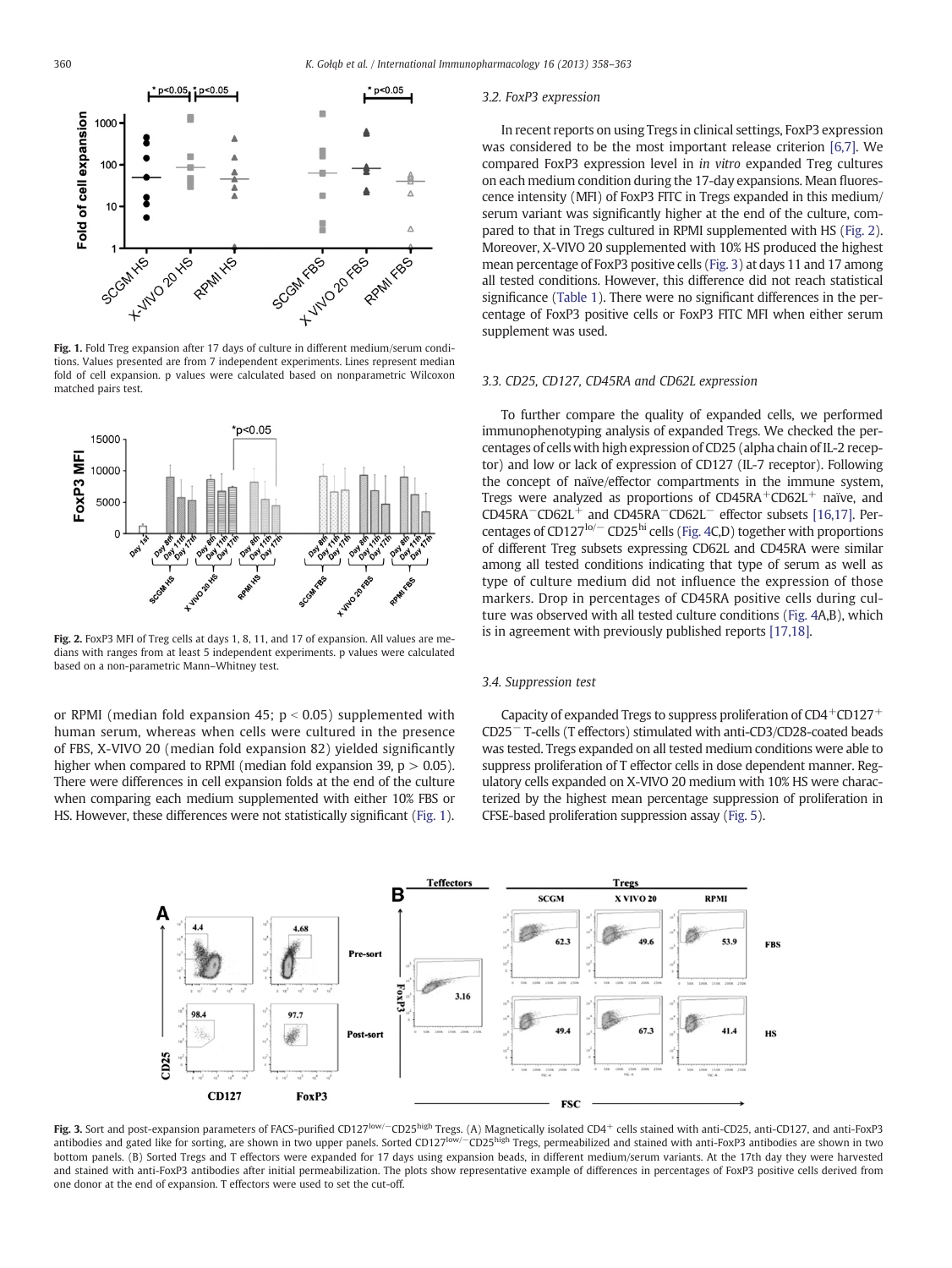#### <span id="page-3-0"></span>Table 1

Percentage of FoxP3 positive cells at 1st, 8th, 11th and 17th days of expansion. All values are medians with range in brackets calculated from at least 5 independent experiments ( $p > 0.05$ ).

|                          | $F_0xP_3^+$<br>1st day | $F_0xP_3^+$<br>8th day   | $FoxP3$ <sup>+</sup><br>11th day | $F_0xP_3^+$<br>17th day                  |
|--------------------------|------------------------|--------------------------|----------------------------------|------------------------------------------|
| SCGM 10% HS              | $96(92-100)$           | 81.9                     | 66.8                             | 50.3                                     |
| XVIVO 20 10% HS          |                        | $(72.5 - 93.3)$<br>78.45 | $(28.1 - 90.9)$<br>77.45         | $(35 - 85.8)$<br>66.9                    |
| RPMI 1640 10% HS         |                        | $(69.5 - 96.1)$<br>77.65 | $(47.9 - 93.9)$<br>63            | $(56 - 84.8)$<br>40.4                    |
|                          |                        | $(68.7 - 93.1)$          | $(17.2 - 91.3)$                  | $(30.2 - 82.5)$                          |
| SCGM 10% FBS             |                        | 74.3<br>$(58.2 - 92.7)$  | 67.85<br>$(59.4 - 90.8)$         | 62<br>$(46.4 - 89.2)$                    |
| <b>XVIVO 20 10% FBS</b>  |                        | 72.55<br>$(61.7 - 96)$   | 69.85<br>$(56.1 - 95.3)$         | 50.8                                     |
| <b>RPMI 1640 10% FBS</b> |                        | 72.7<br>$(65.7 - 94.7)$  | 65.3<br>$(53.3 - 91.8)$          | $(13.5 - 90.7)$<br>53.6<br>$(19 - 87.5)$ |

#### 4. Discussion

In this study we aimed at improving the method of expansion of T regulatory cells, which has been developing since 2001, when human Tregs were described for the first time [\[19\].](#page-5-0) We found that X-VIVO 20 medium supplemented with HS significantly increased the cell expansion rate of CD25hiCD127lo/neg polyclonal Tregs compared to other commercially available culture media that we tested. The cells maintained their regulatory capacities and expressed higher levels of FoxP3 after 17 days of expansion. Recent improvements in Treg expansion, such as in vitro use of rapamycin promoting Treg expansion with reduction of conventional T cells in the final product [\[20\]](#page-5-0), or 50-million-fold expansion of Treg yield achieved after stimulation with cell-based artificial antigen-presenting cells expressing the high-affinity Fc receptor and CD86 [\[21\]](#page-5-0), could substantially facilitate application of Tregs as an immunotherapy. However, before these methods will be allowed for use in the clinics, currently approved Treg isolation and expansion protocols must be optimized. Expansion protocols used in research as well as in clinical settings differ from each other. Among the variables are types of culture media and types of sera used for cell culture. The most commonly used culture media are RPMI 1640 [\[6,17\]](#page-4-0), X-VIVO [\[7,14\]](#page-4-0) and SCGM [\[8\]](#page-4-0), supplemented with either human serum or fetal bovine serum. Here we show that using different medium/serum configurations may result in significantly different cell expansion rates and final Treg quality, which might be important factor when comparing results obtained by different Treg research groups. Results obtained by us correlate with those published by Carlens et al. in 2000, describing impact of different types of culture media on expansion of  $CD4^+$  T cells [\[13\].](#page-4-0) In that report X-VIVO medium was proved superior in comparison to RPMI and SCGM. However we did not find significant differences between cell expansion rates of cultures supplemented with HS and FBS. It is worth to mention that we found expansion of Tregs highly inefficient when serum-free culture media were used (results not shown). Obtaining the highest possible yields of fully functional Tregs is also crucial for the clinical application of those cells. Hence, we found that it is necessary to check if and how different types of culture media used for culture could affect Treg expansion.

In our study, from an initial population of more than 90% of FoxP3 positive cells approximately 30% became FoxP3 negative at the end of the expansion (day 17). We speculate that drop in FoxP3 expression is a result of repetitive in vitro stimulation, which was already well described by others [\[17,22\]](#page-5-0). Currently there is a thrilling discussion regarding Treg plasticity and phenotype stability. Previously it was shown that Foxp3<sup>+</sup> Tregs can be converted into Th17-like proinflammatory cells, after in vitro exposure to proinflammatory cytokines like IL-1 or IL-6 [\[23\].](#page-5-0) On the other hand, recent data of Miyao et al. showed that



Fig. 4. Expression levels of Treg markers during 17-day in vitro expansion. Expanded T effectors and Tregs were stained for CD3, CD4, CD127, CD25, CD45RA and CD62L. Plots represent percentages of expanded Tregs and T effectors from one experiment. In panel A bars represent median values of percentages of CD62L<sup>+</sup> CD45RA<sup>+</sup>, CD62L<sup>+</sup> CD45RA<sup>+</sup>, CD62L<sup>+</sup> CD62L<sup>−</sup> CD45RA<sup>+</sup> among expanded Tregs at days 1, 11, and 17 of expansion. Median values were normalized to create a total of 100% of all 3 subsets for the purpose of the graph. In panel C bars are median percentages of CD25<sup>hi</sup> and CD127<sup>low/−</sup> cells among expanded Tregs. Whiskers represent range. Data presented are from at least 5 independent experiments. Expression level of CD127 and CD25 at the 17th day (D) and changing expression level of CD45RA and CD62L during the 17-day culture (B) were analyzed in T effectors (left column) and Tregs (right column).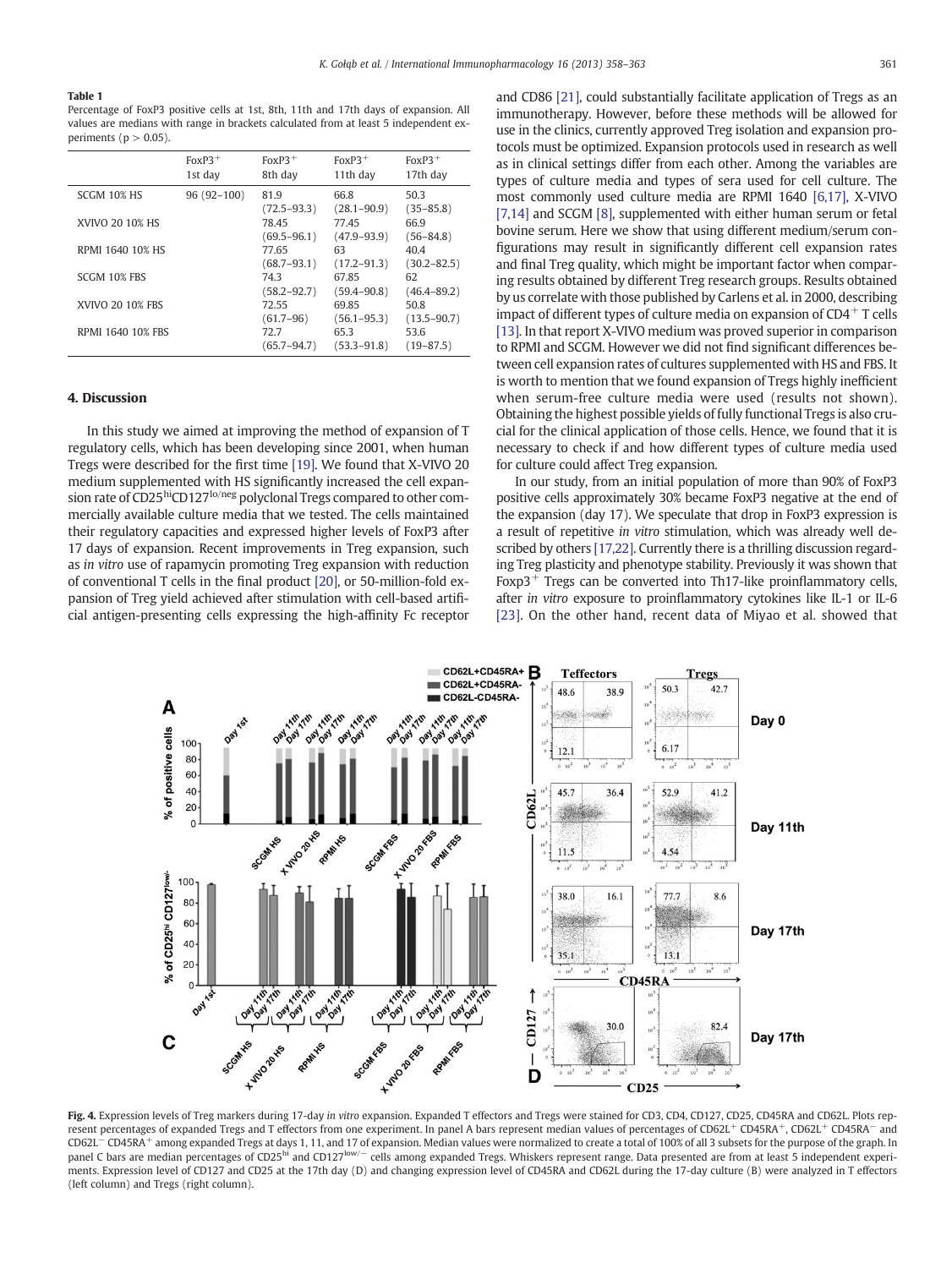<span id="page-4-0"></span>

Fig. 5. Suppressive activity of Tregs after 14 days of expansion in different medium/serum conditions. (A) Conventional T cells (CD4+CD25-CD127+) were stained with CSFE and co-cultured with Tregs at different ratios in the presence of anti-CD3/CD28-coated expansion beads and IL-2. After four days, CFSE dye dilution was measured by flow cytometry and the percentage proliferation suppression was calculated with respect to positive and negative control. (B) Overlaying histograms depict representative measurement of CFSE dilution in one of the samples together with positive and negative control. All values are medians with range and  $p > 0.05$ .

"exFoxp3" cells – considered previously as converted Tregs – derive from a minor population of nonregulatory  $Foxp3$ <sup>+</sup> T cells which up-regulated FoxP3 transiently upon activation. These cells are distinct from committed Tregs which are stable cell lineage regardless of the cytokine environment [\[24\]](#page-5-0). In addition, it has been proved that the age of cell donor has a strong impact on the proliferation rate and phenotypic stability of expanded Tregs. The cells from younger donors tend to proliferate more vigorously and express CD45RA at higher level in comparison to Tregs isolated from older donors [\[15,16\].](#page-5-0) Nevertheless, Tregs isolated from umbilical cord blood show similarly high differences in cell yields and FoxP3 expression between donors [7], suggesting that there might be other donor specific factors that determine quality and proliferative capacity of expanded Tregs. Strikingly, as reported by Hoffmann et al., different clones of CD45RA<sup>+</sup> Tregs from the same donor, produce highly different percentages of FoxP3 positive cells after expansion [\[22\]](#page-5-0). Phenotypic instability and differences in proliferation capabilities related to donor age, may not be the only factors affecting Treg expansion. Learning those factors and their influence on Treg expansion would improve safety and effectiveness of the procedure. Controlling the factors required to obtain the high quality Tregs after long ex vivo expansion in artificial environment is crucial for the results of clinical trials based on Tregs.

In our study, we demonstrated that proper selection of type of culture media used for ex-vivo Treg expansion improves the effectiveness of the procedure, allowing for one to obtain not only higher Treg yields, but also improve the quality of the final Treg product for clinical application. This last feature can be a critical factor in shifting the balance of immune system toward tolerogenic environment after administration of expanded Tregs to the patient. Supplementation of the media with human serum is preferred over equally beneficial FBS, when Tregs are expanded for clinical application. Human serum has lower immunogenicity and carries lower risk for transmission of pathogens to the patient.

### Support and financial disclosure declaration

The study was supported by the Illinois Department of Public Health Grant (Pancreatic Islet Transplantation), the Polish National Science Center and the Polish Ministry of Science (grant nos: UMO-2011/01/B/ NZ6/00322, IP2011 033771).

Krzystyniak A. was supported by the Award for Young Investigators from Pomeranian Special Economic Zone, and START scholarship by Foundation for Polish Science, and Marek-Trzonkowska N. was supported by the Kosciuszko Foundation Fellowship Grant.

# Conflict of interest

All authors have no competing financial interests.

# Acknowledgments

The authors thank the University of Chicago Clean Room Facility and Flow Cytometry Facility staff for the technical support.

# References

- [1] Sakaguchi S, Sakaguchi N, Asano M, Itoh M, Toda M. Immunologic self-tolerance maintained by activated T cells expressing IL-2 receptor alpha-chains (CD25). Breakdown of a single mechanism of self-tolerance causes various autoimmune diseases. J Immunol 1995;155(3):1151–64.
- [2] Tang Q, Henriksen KJ, Bi M, Finger EB, Szot G, Ye J, et al. In vitro-expanded antigen-specific regulatory T cells suppress autoimmune diabetes. J Exp Med 2004;199(11):1455–65.
- [3] Pu LY, Wang XH, Zhang F, Li XC, Yao AH, Yu Y, et al. Adoptive transfusion of ex vivo donor alloantigen-stimulated CD4(+)CD25(+) regulatory T cells ameliorates rejection of DA-to-Lewis rat liver transplantation. Surgery 2007;142(1):67–73.
- [4] Ma A, Qi S, Song L, Hu Y, Dun H, Massicotte E, et al. Adoptive transfer of CD4<sup>+</sup>CD25<sup>+</sup> regulatory cells combined with low-dose sirolimus and anti-thymocyte globulin delays acute rejection of renal allografts in Cynomolgus monkeys. Int Immunopharmacol 2011;11(5):618–29.
- [5] Ermann J, Hoffmann P, Edinger M, Dutt S, Blankenberg FG, Higgins JP, et al. Only the  $CD62L<sup>+</sup>$  subpopulation of  $CD4+CD25<sup>+</sup>$  regulatory T cells protects from lethal acute GVHD. Blood 2005;105(5):2220–6.
- [6] Trzonkowski P, Bieniaszewska M, Juścińska J, Dobyszuk A, Krzystyniak A, Marek N, et al. First-in-man clinical results of the treatment of patients with graft versus host disease with human ex vivo expanded CD4<sup>+</sup>CD25<sup>+</sup>CD127<sup>−</sup> T regulatory cells. Clin Immunol 2009;133(1):22–6.
- Brunstein CG, Miller JS, Cao Q, McKenna DH, Hippen KL, Curtsinger J, et al. Infusion of ex vivo expanded T regulatory cells in adults transplanted with umbilical cord blood: safety profile and detection kinetics. Blood 2011;117(3):1061–70.
- [8] Di Ianni M, Falzetti F, Carotti A, Terenzi A, Del Papa B, Perruccio K, et al. Immunoselection and clinical use of T regulatory cells in HLA-haploidentical stem cell transplantation. Best Pract Res Clin Haematol 2011;24(3):459–66.
- Marek-Trzonkowska N, Mysliwiec M, Dobyszuk A, Grabowska M, Techmanska I, Juscinska J, et al. Administration of CD4+CD25highCD127<sup>−</sup> regulatory T cells preserves β-cell function in type 1 diabetes in children. Diabetes Care 2012;35(9): 1817–20.
- [10] Liu W, Putnam AL, Xu-Yu Z, Szot GL, Lee MR, Zhu S, et al. CD127 expression inversely correlates with FoxP3 and suppressive function of human  $CD4^+$  Treg cells. J Exp Med 2006;203(7):1701–11.
- [11] Borsellino G, Kleinewietfeld M, Di Mitri D, Sternjak A, Diamantini A, Giometto R, et al. Expression of ectonucleotidase CD39 by Foxp3<sup>+</sup> Treg cells: hydrolysis of extracellular ATP and immune suppression. Blood 2007;110(4):1225–32.
- [12] Wing K, Ekmark A, Karlsson H, Rudin A, Suri-Payer E. Characterization of human  $CD25^+$  CD4<sup>+</sup> T cells in thymus, cord and adult blood. Immunology 2002;106(2): 190–9.
- [13] Carlens S, Gilljam M, Remberger M, Aschan J, Christensson B, Dilber MS. Ex vivo T lymphocyte expansion for retroviral transduction: influence of serum-free media on variations in cell expansion rates and lymphocyte subset distribution. Exp Hematol 2000;28(10):1137–46.